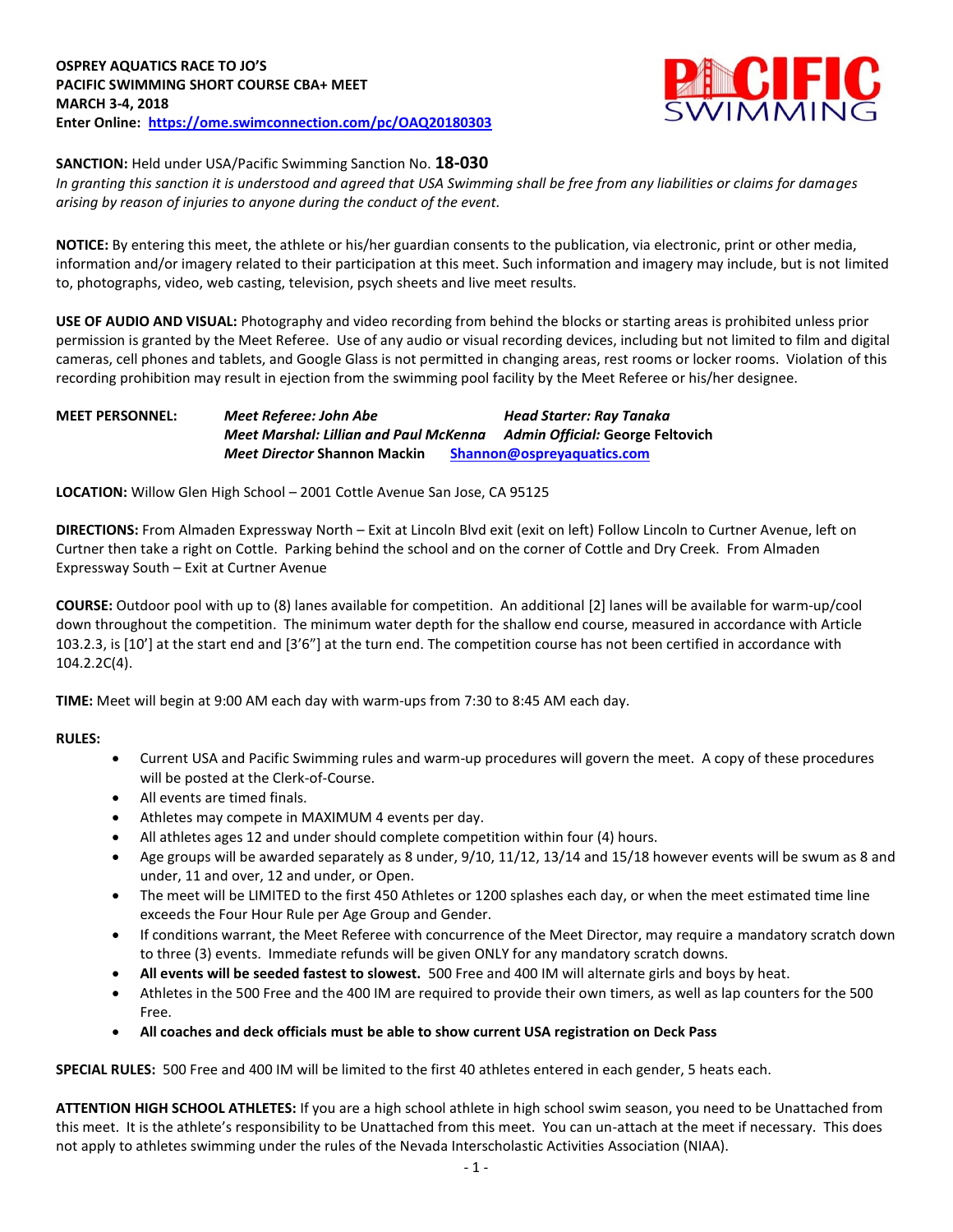**UNACCOMPANIED ATHLETES:** Any USA-S athlete-member competing at the meet must be accompanied by a USA Swimming member-coach for the purposes of athlete supervision during warm-up, competition and warm-down. If a coach-member of the athlete's USA-S Club does not attend the meet to serve in said supervisory capacity, it is the responsibility of the athlete or the athlete's legal guardian to arrange for supervision by a USA-S member-coach. The Meet Director or Meet Referee may assist the athlete in making arrangements for such supervision; however, it is recommended that such arrangements be made in advance of the meet by the athlete's USA-S Club Member-Coach.

**RACING STARTS:** Athletes must be certified by a USA-S member-coach as being proficient in performing a racing start, or must start the race in the water. It is the responsibility of the athlete or the athlete's legal guardian to ensure compliance with this requirement.

## **RESTRICTIONS:**

- Smoking and the use of other tobacco products is prohibited on the pool deck, in the locker rooms, in spectator seating, on standing areas and in all areas used by athletes, during the meet and during warm-up periods.
- Sale and use of alcoholic beverages is prohibited in all areas of the meet venue.
- No glass containers are allowed in the meet venue.
- No propane heater is permitted except for snack bar/meet operations.
- All shelters must be properly secured.
- Changing into or out of swimsuits other than in locker rooms or other designated areas is prohibited.
- Destructive devices, to include but not limited to, explosive devices and equipment, firearms (open or concealed), blades, knives, mace, stun guns and blunt objects are strictly prohibited in the swimming facility and its surrounding areas. If observed, the Meet Referee or his/her designee may ask that these devices be stored safely away from the public or removed from the facility. Noncompliance may result in the reporting to law enforcement authorities and ejection from the facility. Law enforcement officers (LEO) are exempt per applicable laws.
- Operation of a drone, or any other flying apparatus, is prohibited over the venue (pools, athlete/coach areas, spectator areas and open ceiling locker rooms) any time athletes, coaches, officials and/or spectators are present.
- **No tents will be allowed on the pool deck, other than Coaches' Tents.**

## **ELIGIBILITY:**

- Athletes must be current members of USA-S and enter their name and registration number on the meet entry card as they are shown on their Registration Card. If this is not done, it may be difficult to match the athlete with the registration and times database. The meet host will check all athlete registrations against the SWIMS database and if not found to be registered, the Meet Director shall accept the registration at the meet (a \$10 surcharge will be added to the regular registration fee). Duplicate registrations will be refunded by mail.
- Athletes in the "A" Division must have met at least the listed USA Swimming Motivational "A" minimum time standard. Athletes in the "B" Division must have met at least the listed "B" time standard. All entry times slower than the listed "B" time standard will be in the "C" Division.
- Entries with **"NO TIME"** will be accepted.
- Disabled athletes are welcome to attend this meet and should contact the Meet Director or Meet Referee regarding any special accommodations on entry times and seeding per Pacific Swimming policy.
- Athletes 19 years of age and over may compete in the meet for time only, no awards. Such athletes must have met standards for the 17-18 age group.
- The athlete's age will be the age of the athlete on the first day of the meet.

**ENTRY FEES:** \$4.00 per event plus an \$8.00 participation fee per athlete. Entries will be rejected if payment is not sent at time of request. **No refunds will be made**, except mandatory scratch downs.

**ENTRY PRIORITY:** Swimmers from Zone 1 South clubs entering online must do so by 11:59 PM, Tuesday, February 6th in order to receive priority acceptance to the meet. Surface mail entries must be postmarked by Saturday February 3rd in order to receive priority acceptance to the meet. No athletes other than those from Zone 1 South may enter the meet until the preference period has concluded.

**ONLINE ENTRIES:** To enter online go to **<http://ome.swimconnection.com/pc/OAQ20180303>** to receive an immediate entry confirmation. This method requires payment by credit card. Swim Connection, LLC charges a processing fee for this service, equal to \$1 per athlete plus 5% of the total Entry Fees. Please note that the processing fee is a separate fee from the Entry Fees. If you do not wish to pay the processing fee, enter the meet using a mail entry. **Entering online is a convenience, is completely voluntary, and is**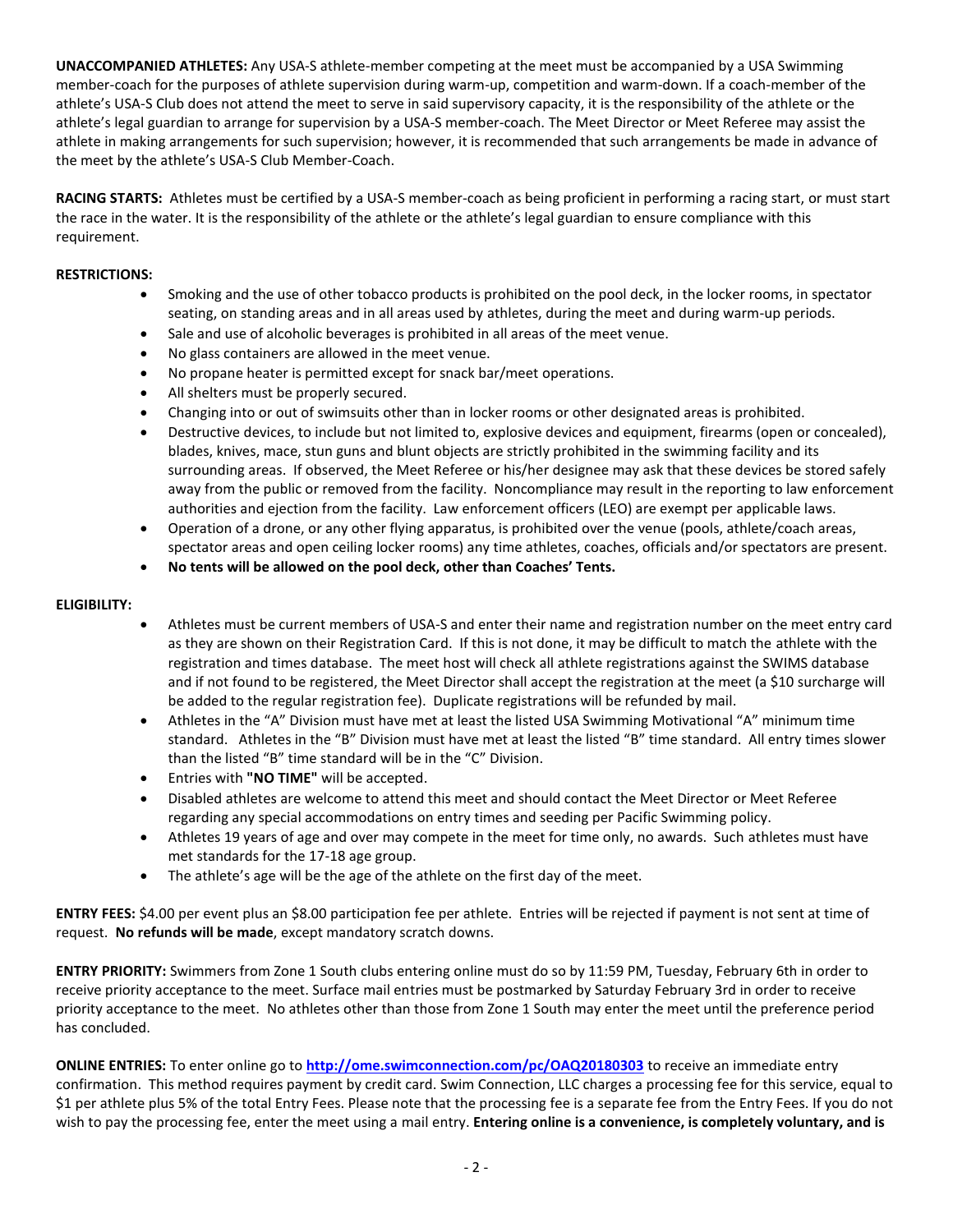**in no way required or expected of an athlete by Pacific Swimming.** Online entries will be accepted from Saturday, January 20, 2018 through Wednesday February 21, 2018 **or until the meet reaches capacity.**

**MAILED OR HAND DELIVERED ENTRIES**: Entries must be on the attached consolidated entry form. Forms must be filled out completely and printed clearly with athlete's best time. Entries must be postmarked by midnight, **Tuesday, February 20** or hand delivered by 6:30 p.m. Wednesday, February21, 2018**.** No late entries will be accepted. Requests for confirmation of receipt of entries should include a self-addressed envelope. Entries postmarked or hand delivered after the meet reaches capacity will be returned.

## **Make check payable to**: **Osprey Aquatics**

#### **Mail/Hand deliver entries to: Shannon Mackin. 757 Harry Road, San Jose, CA 95120**

**CHECK-IN:** The meet will be deck seeded. Athletes must check-in at the Clerk-of-Course. No event shall be closed more than 30 minutes before the scheduled start of the session. Close of check-in for all individual events shall be no more than 60 minutes before the estimated time of the start of the first heat of the event. Athletes who do not check in will not be seeded and will not be allowed to compete in that event.

**SCRATCHES:** Any athletes not reporting for or competing in an individual timed final event that they have checked in for shall not be penalized.

**AWARDS:** Individual events: Ribbons will be awarded to the 1st – 8th place finishers in the "A," "B" and "C" divisions, for each event and age group (8&U, 9-10, 11-12, 13-14, 15-18). Athletes 19 years of age and older will not receive awards. Awards will be available for pickup by the coaches, or a team representative, the day of the meet. "A" medals will be awarded to athletes achieving new "A" times swum during this meet only.

#### **ADMISSION:** Free

**SNACK BAR & HOSPITALITY:** A snack bar will be available throughout the competition. Coaches and working deck officials will be provided lunch. Hospitality will serve refreshments to timers and volunteers.

**MISCELLANEOUS:** No overnight parking is allowed. Facilities will not be provided after meet hours.

|                 | <b>SATURDAY</b> |                 |                 | <b>SUNDAY</b>   |                 |                 |                 |  |  |
|-----------------|-----------------|-----------------|-----------------|-----------------|-----------------|-----------------|-----------------|--|--|
| 8 & UN          | $9 - 10$        | $11 - 12$       | 13/OVER         | 8 & UN          | $9 - 10$        | $11 - 12$       | 13/OVER         |  |  |
| <b>200 FREE</b> | <b>200 FREE</b> | <b>200 FREE</b> | <b>200 FREE</b> | 25 BREAST       | 200 IM          | 200 IM          | 200 IM          |  |  |
| 25 FREE         | <b>100 FLY</b>  | <b>100 FLY</b>  | <b>100 FLY</b>  | 100 BACK        | 100 BACK        | 100 BACK        | 100 BACK        |  |  |
| <b>100 FLY</b>  | 50 BACK         | 50 BACK         | 100 BREAST      | 50 BREAST       | 50 BREAST       | 50 BREAST       | 200 BREAST      |  |  |
| 50 BACK         | 100 BREAST      | 100 BREAST      | 200 BACK        | <b>25 FLY</b>   | <b>50 FLY</b>   | 200 BREAST      | <b>100 FREE</b> |  |  |
| 100 BREAST      | 100 IM          | 200 BACK        | 100 IM          | <b>50 FLY</b>   | <b>100 FREE</b> | <b>50 FLY</b>   | <b>200 FLY</b>  |  |  |
| 25 BACK         | 50 FREE         | 100 IM          | 50 FREE         | <b>100 FREE</b> | 500 Free        | <b>100 FREE</b> | <b>500 FREE</b> |  |  |
| 100 IM          |                 | 50 FREE         | 400 IM          |                 |                 | <b>200 FLY</b>  |                 |  |  |
| 50 FREE         |                 | 400 IM          |                 |                 |                 | <b>500 FREE</b> |                 |  |  |

## **EVENT SUMMARY**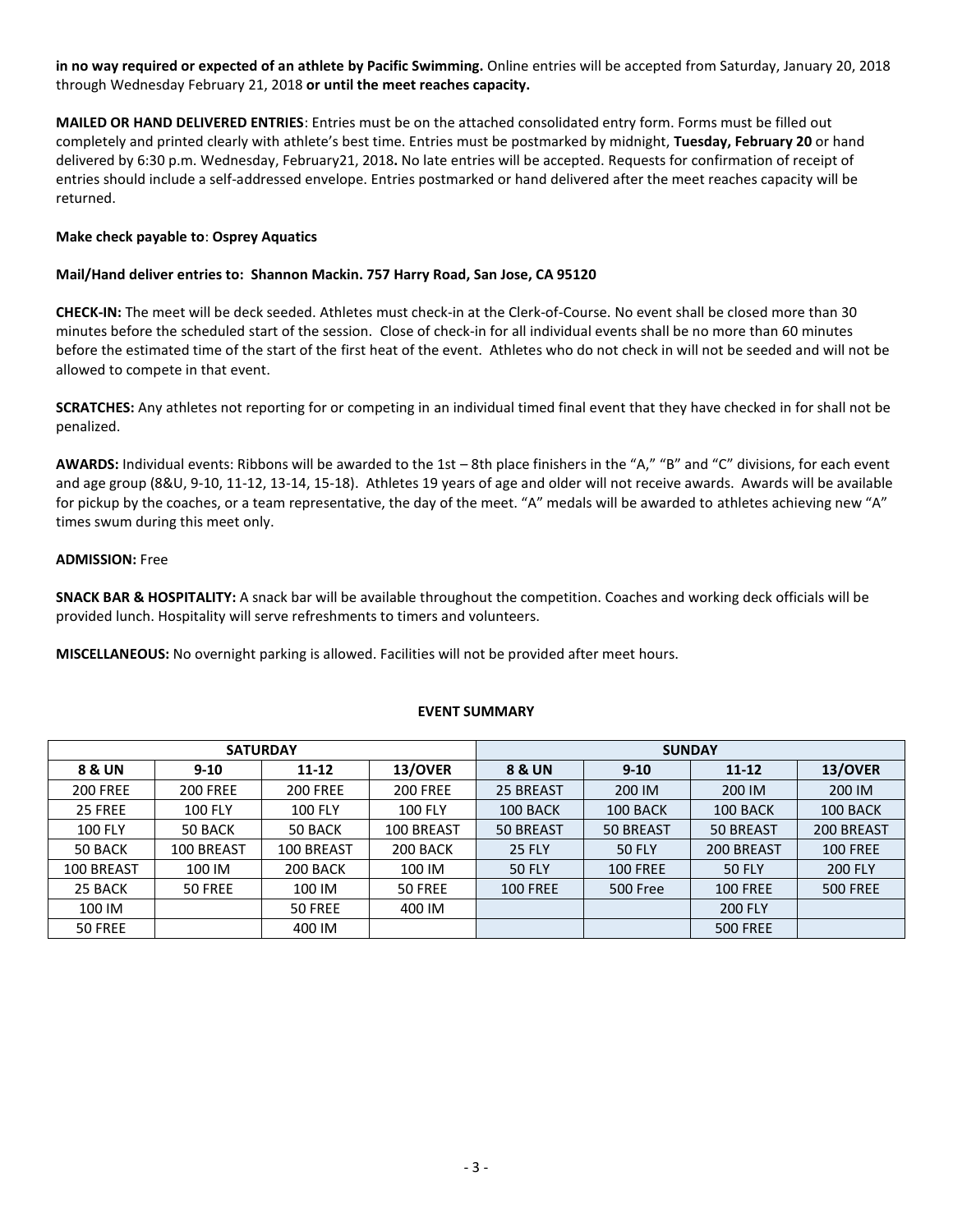|         | Saturday, March 3    |             | Sunday, March 4 |                        |      |  |  |
|---------|----------------------|-------------|-----------------|------------------------|------|--|--|
| Girls   | Event                | <b>Boys</b> | Girls           | Event                  | Boy  |  |  |
| Event # |                      | Event#      | Event#          |                        | Even |  |  |
|         | Open 200 Free        | 2           | 21              | 9 and over 200 IM      | 22   |  |  |
| 3       | 8-UN 25 Free         | 4           | 23              | 8-UN 25 Breast         | 24   |  |  |
| 5.      | Open 100 Fly         | 6           | 25              | Open 100 Back          | 26   |  |  |
|         | 12 and under 50 Back | 8           | 27              | 12 and under 50 Breast | 28   |  |  |
| 9       | Open 100 Breast      | 10          | 29              | 8-UN 25 Flv            | 30   |  |  |
| 11      | 8-UN 25 Back         | 12          | 31              | 11 and over 200 Breast | 32   |  |  |
| 13      | 11 and over 200 Back | 14          | 33              | 12 and under 50 Fly    | 34   |  |  |
| 15      | Open 100 IM          | 16          | 35              | Open 100 Free          | 36   |  |  |
| 17      | Open 50 Free         | 18          | 37              | 11 and over 200 Fly    | 38   |  |  |
| 19      | 11 and over 400 IM*  | 20          | 39              | 9 and over 500 Free**  | 40   |  |  |

| Sunday, March 4 |                        |             |  |  |  |  |  |
|-----------------|------------------------|-------------|--|--|--|--|--|
| Girls           | Event                  | <b>Boys</b> |  |  |  |  |  |
| Event#          |                        | Event#      |  |  |  |  |  |
| 21              | 9 and over 200 IM      | 22          |  |  |  |  |  |
| 23              | 8-UN 25 Breast         | 24          |  |  |  |  |  |
| 25              | Open 100 Back          | 26          |  |  |  |  |  |
| 27              | 12 and under 50 Breast | 28          |  |  |  |  |  |
| 29              | 8-UN 25 Fly            | 30          |  |  |  |  |  |
| 31              | 11 and over 200 Breast | 32          |  |  |  |  |  |
| 33              | 12 and under 50 Fly    | 34          |  |  |  |  |  |
| 35              | Open 100 Free          | 36          |  |  |  |  |  |
| 37              | 11 and over 200 Fly    | 38          |  |  |  |  |  |
| 39              | 9 and over 500 Free**  | 40          |  |  |  |  |  |

\* Athletes entering the 11 & Over 400 IM must provide their own timers.

\*\* Athletes entering the 9 and over 500 Free must provide their own timers and lap counters

Use the following URL to find the time standards: <http://www.pacswim.org/swim-meet-times/standards>